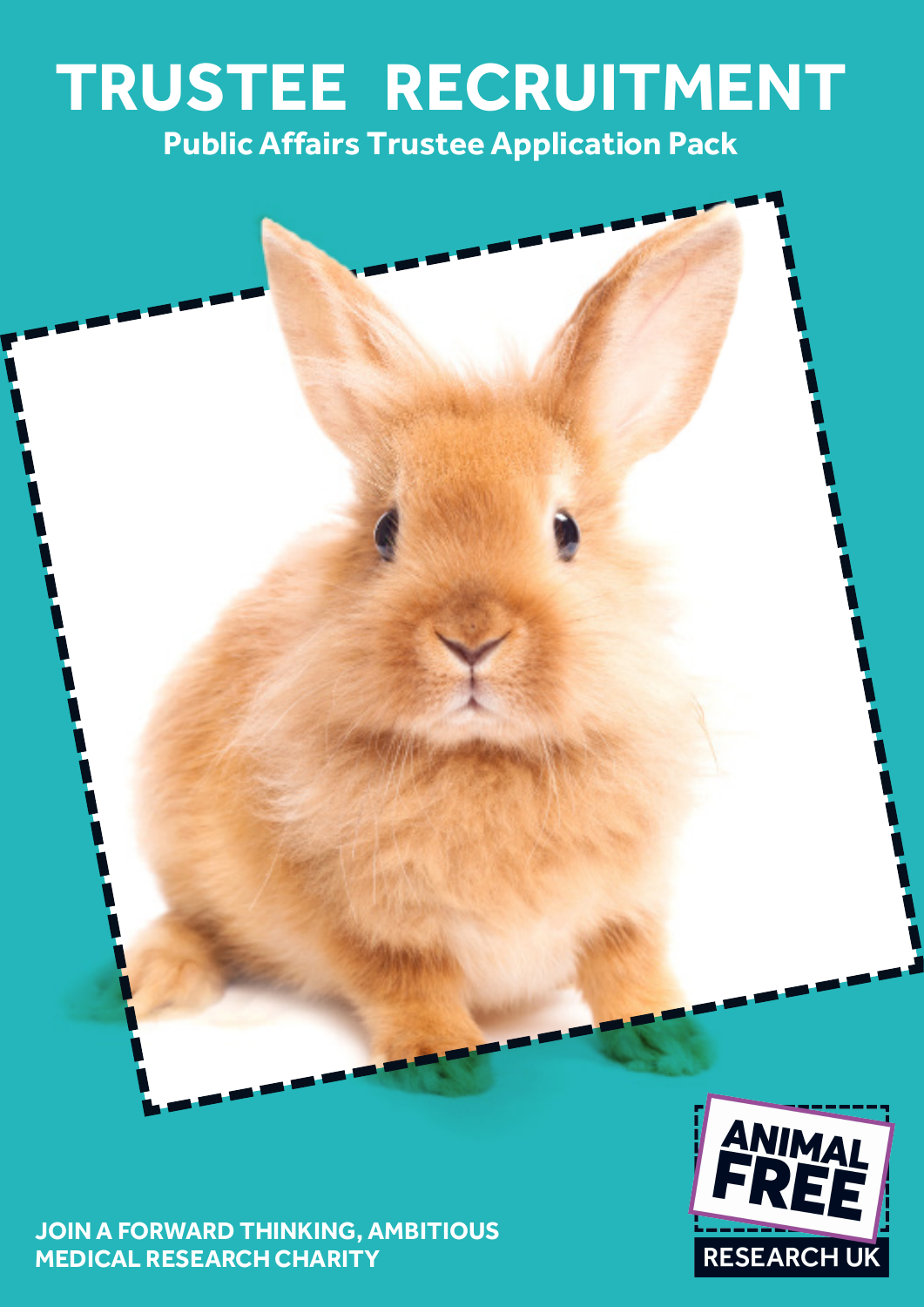

# **WELCOME FROM THE CHAIR**

50 years ago, a small group of thoughtful, committed citizens decided to change the world. Dedicated to doing all they could to end experiments on animals, they knew the best way to achieve their vision was to advance scientific research methods to match their progressive values.

Fast-forward five decades, and I'm proud that our charity has played a foundational role in creating cutting-edge humane and human-relevant methods of research.

The next phase of our journey starts now with an ambitious new strategy. To help us achieve this, we are looking to recruit someone with a public affairs background to our Board, where you will play a key role in helping to advance science to improve treatments for humans without the use of animals. If this sounds like you, and you have a passion for supporting animals and people through better science, we'd love to hear from you.

#### **Laura-Jane Sheridan Chair**

#### **Isobel Hutchinson, Public Affairs Director**

Public Affairs is a relatively new area of work for Animal Free Research UK, but we feel it is a vital component in our drive to create a world where human diseases are cured faster without animal suffering. As well as funding the research that will replace animals, we need policymakers to take bold steps that will accelerate this vital transition.



In a short space of time, we have already made significant strides in raising awareness of human relevant research in Parliament. This has included building relationships with MPs across the political spectrum; organising events in Parliament; publishing vital evidence for policymakers; and playing a key role in supporting the All-Party Parliamentary Group on Human Relevant Science.

I feel very lucky to be working with skilled and passionate colleagues, including our dedicated Board of Trustees. We have ambitious plans to step up our activity over the coming months and I would be delighted to receive input from a trustee with direct experience working with policymakers or the media. I look forward to hearing from you and answering any questions you may have.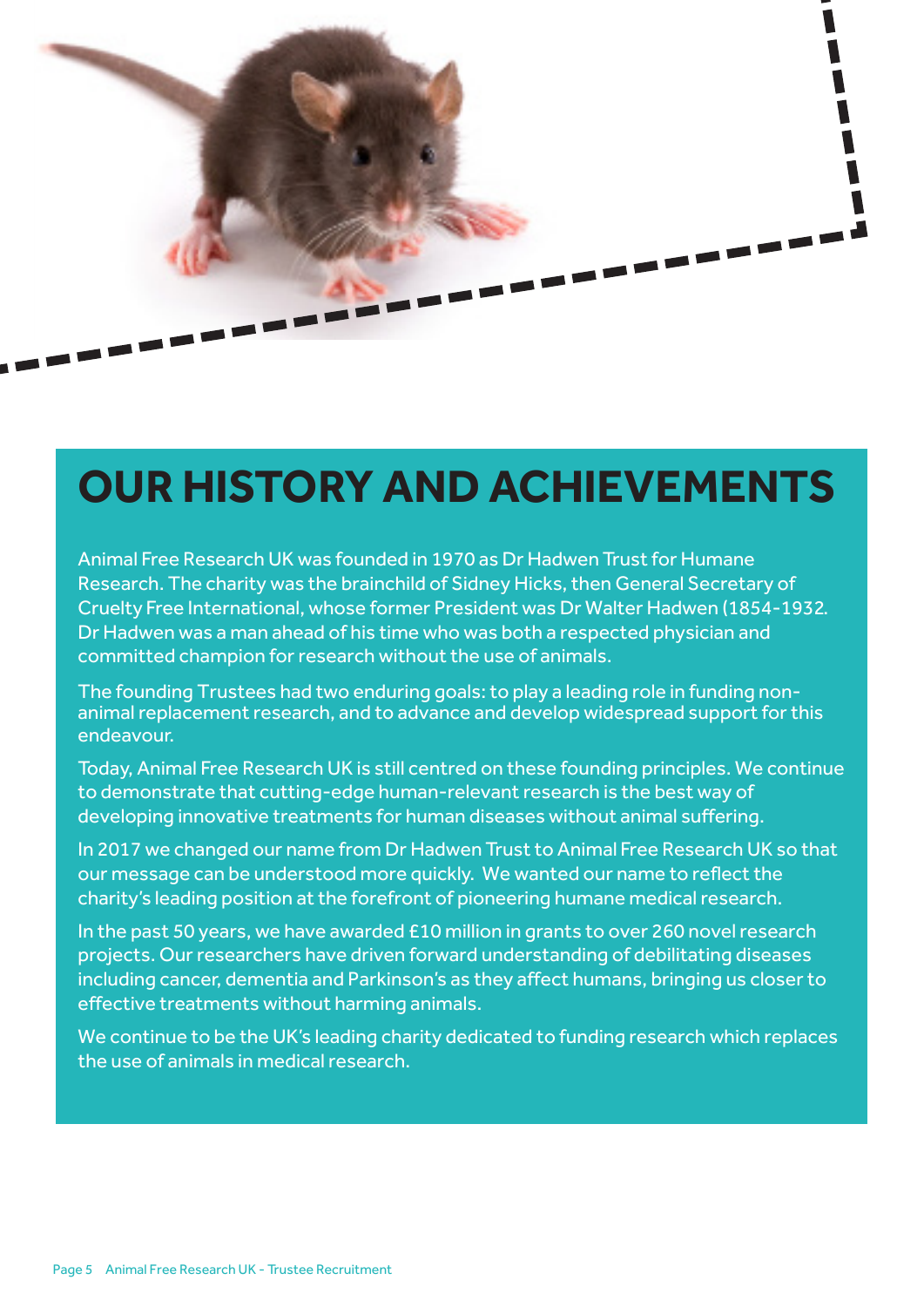# **WHAT WE LOOK FOR IN OUR TRUSTEES**

### **Ethos**

As well as sharing our vision and living our values, Trustees of Animal Free Research UK are aligned with our underlying assumptions that:

- Experiments on animals are ethically unjustified
- Pioneering animal free research provides the best chance of finding treatments for human diseases
- Educating people how to think, not what to think, is the best way to create long lasting change for animals and improve scientific research

Our Trustees all share in the charity's determination to transform medical research and regulation by 2040 so that the development of treatments for human diseases can be entirely animal free and breakthroughs achieved faster.

### **Competencies**

- 1. Commitment to the charity and ability to put time and effort into the Trustee role
- 2. Open, honest, collaborative communicator
- 3. Values-driven with a clear and dynamic vision
- 4. Able to make sound decisions and take positive risks
- 5. Inspiring and influencing
- 6. Empowering of others and dedicated to self-growth
- 7. Caring, compassionate and self-aware

### **Skills and experience**

All Trustees must be able to demonstrate their ability to fulfil the six key responsibilities of Trustees outlined below, and to understand the legal duties, responsibilities and liabilities of trusteeship.

Previous experience of being a Trustee or working on a committee is useful but not essential.

Significant professional experience in working with the media and/or policymakers.

## **Eligibility**

Trustees must be at least 18 years of age and should not have previously been disqualified under the Charities Act.